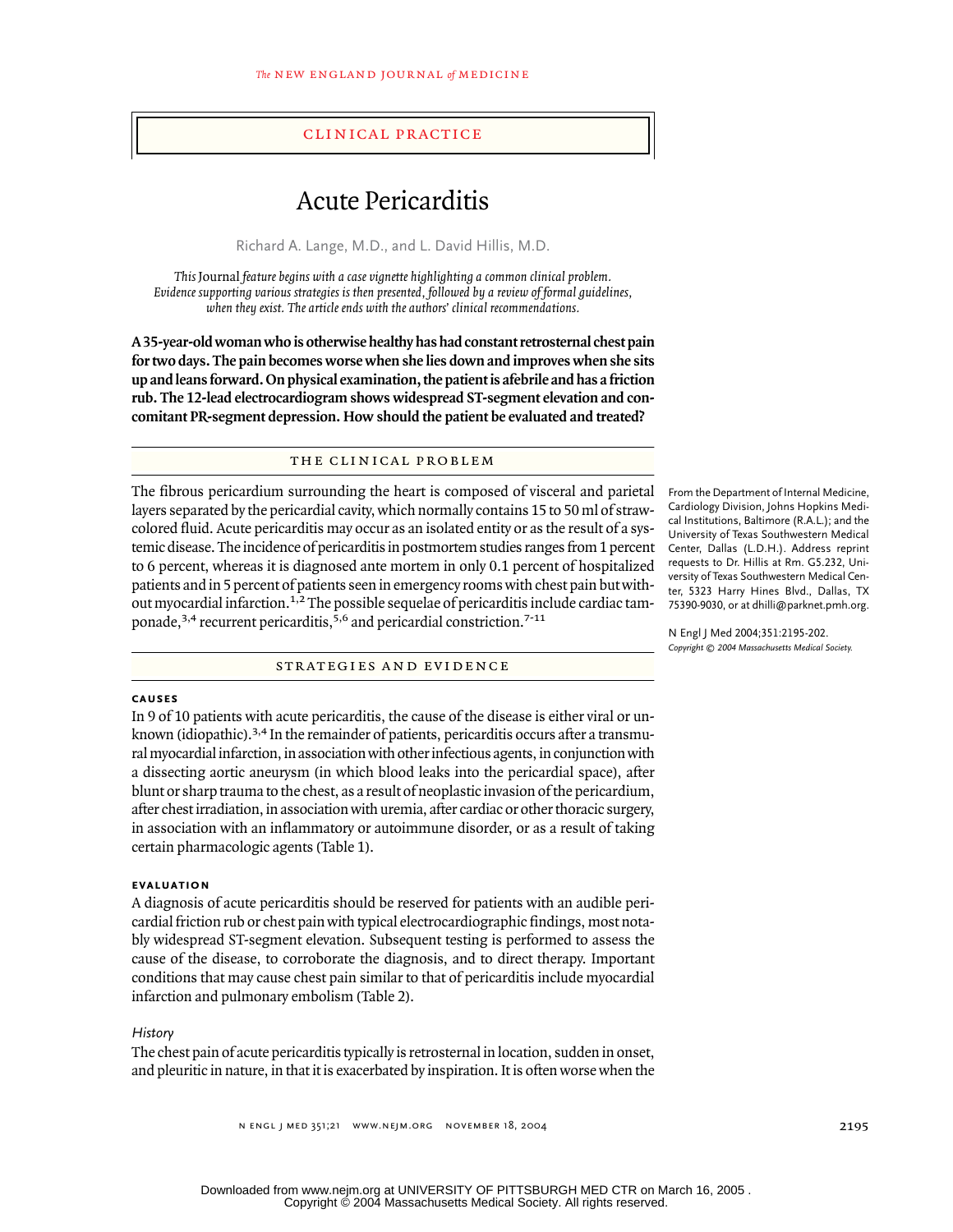| Table 1. Tests and Treatments for Various Causes of Acute Pericarditis.* |                                                                                                                                                              |                                                                                                                                                                         |                                                                      |  |
|--------------------------------------------------------------------------|--------------------------------------------------------------------------------------------------------------------------------------------------------------|-------------------------------------------------------------------------------------------------------------------------------------------------------------------------|----------------------------------------------------------------------|--|
| Condition                                                                | Estimated Incidence;                                                                                                                                         | <b>Clinical Indications and Tests</b>                                                                                                                                   | <b>Usual Treatment</b>                                               |  |
| Idiopathic                                                               | 85-90%                                                                                                                                                       |                                                                                                                                                                         | Aspirin, NSAIDs                                                      |  |
| Infectious                                                               |                                                                                                                                                              |                                                                                                                                                                         |                                                                      |  |
| Viral                                                                    | $1 - 2%$                                                                                                                                                     | Acute and convalescent viral titers,<br>viral cultures, serologic test for HIV                                                                                          | Aspirin, NSAIDs                                                      |  |
| Bacterial                                                                | $1 - 2%$                                                                                                                                                     | Fever, elevated white-cell count; exam-<br>ination of pericardial fluid                                                                                                 | Antibiotics, drainage of<br>pericardial fluid                        |  |
| Tuberculous                                                              | 4%                                                                                                                                                           | Chest radiography, tuberculin skin<br>test, histologic examination, cul-<br>tures, and measurement of adeno-<br>sine deaminase level in pericardial<br>fluid and tissue | Multidrug antitubercu-<br>lous therapy and<br>prednisone             |  |
| Acute myocardial<br>infarction                                           | NA (occurs in 5-10% of<br>patients with myocar-<br>dial infarction)                                                                                          | Electrocardiography, serum troponin<br>or creatine kinase, echocardio-<br>gram                                                                                          | Aspirin (avoid NSAIDs)                                               |  |
| Aortic dissection                                                        | Rare $(<1%)$                                                                                                                                                 | Magnetic resonance imaging, com-<br>puted tomography, transesopha-<br>geal echocardiography                                                                             | Urgent surgery                                                       |  |
| Trauma                                                                   | <b>NA</b>                                                                                                                                                    | Clinical history                                                                                                                                                        | NSAIDs (avoid aspirin)                                               |  |
| Neoplasm                                                                 | 7%                                                                                                                                                           | Constitutional symptoms, lymphade-<br>nopathy; chest radiography,<br>examination of pericardial fluid                                                                   | NSAIDs, glucocorti-<br>coids (by intraperi-<br>cardial instillation) |  |
| Chest-wall irradiation                                                   | Rare $(<1%)$                                                                                                                                                 | Clinical history                                                                                                                                                        | <b>NSAIDs</b>                                                        |  |
| Uremia                                                                   | NA (occurs in approxi-<br>mately 5% of patients<br>with chronic renal dis-<br>ease before initiation of<br>dialysis and 13% after<br>initiation of dialysis) | Serum blood urea nitrogen and creati-<br>nine levels                                                                                                                    | Initiate or intensify<br>dialysis                                    |  |
| Cardiotomy or thoracic<br>surgery                                        | Rare $(<1%)$                                                                                                                                                 | Clinical history, evidence of poly-<br>serositis; chest radiography,<br>erythrocyte sedimentation rate                                                                  | Aspirin, NSAIDs                                                      |  |
| Autoimmune or inflam-<br>matory disease                                  | $3 - 5%$                                                                                                                                                     | Rheumatoid factor, complement<br>levels, antinuclear antibodies                                                                                                         | Aspirin, NSAIDs,<br>glucocorticoids                                  |  |
| Adverse drug reaction:                                                   | Rare $(\langle 1\% \rangle)$                                                                                                                                 | Clinical history; eosinophil count                                                                                                                                      | Discontinue drug;<br>aspirin, NSAIDs                                 |  |

\* NSAID denotes nonsteroidal antiinflammatory drug, HIV human immunodeficiency virus, and NA not applicable.

† Estimated incidence is derived from studies that excluded patients with pericarditis associated with renal failure, known neoplastic disease, trauma, or radiation. Data are adapted from Zayas et al.<sup>3</sup> and Permanyer-Miralda et al.<sup>4</sup>

‡ Commonly implicated drugs include dantrolene, doxorubicin, hydralazine, isoniazid, methysergide, pergolide, phenylbutazone, phenytoin, and procainamide.

patient is supine and improves when he or she sits upright and leans forward. As in myocardial infarction, the pain often radiates to the neck, arms, or left shoulder. If the pain radiates to one or both trapezius muscle ridges, it is probably due to pericarditis, since the phrenic nerve (which innervates these

#### *Physical Examination*

muscles) traverses the pericardium.

About 85 percent of patients with pericarditis have an audible friction rub during the course of their dis-

ease.3 Typically, the rub is a high-pitched scratchy or squeaky sound best heard at the left sternal border at end expiration with the patient leaning forward. Since pericardial friction rubs often vary in intensity from minute to minute, patients who have suspected pericarditis should be examined repeatedly.

The friction rub corresponds temporally to movement of the heart within the pericardial sac. Although it is thought to be caused by the rubbing together of the inflamed, adjacent visceral and pa-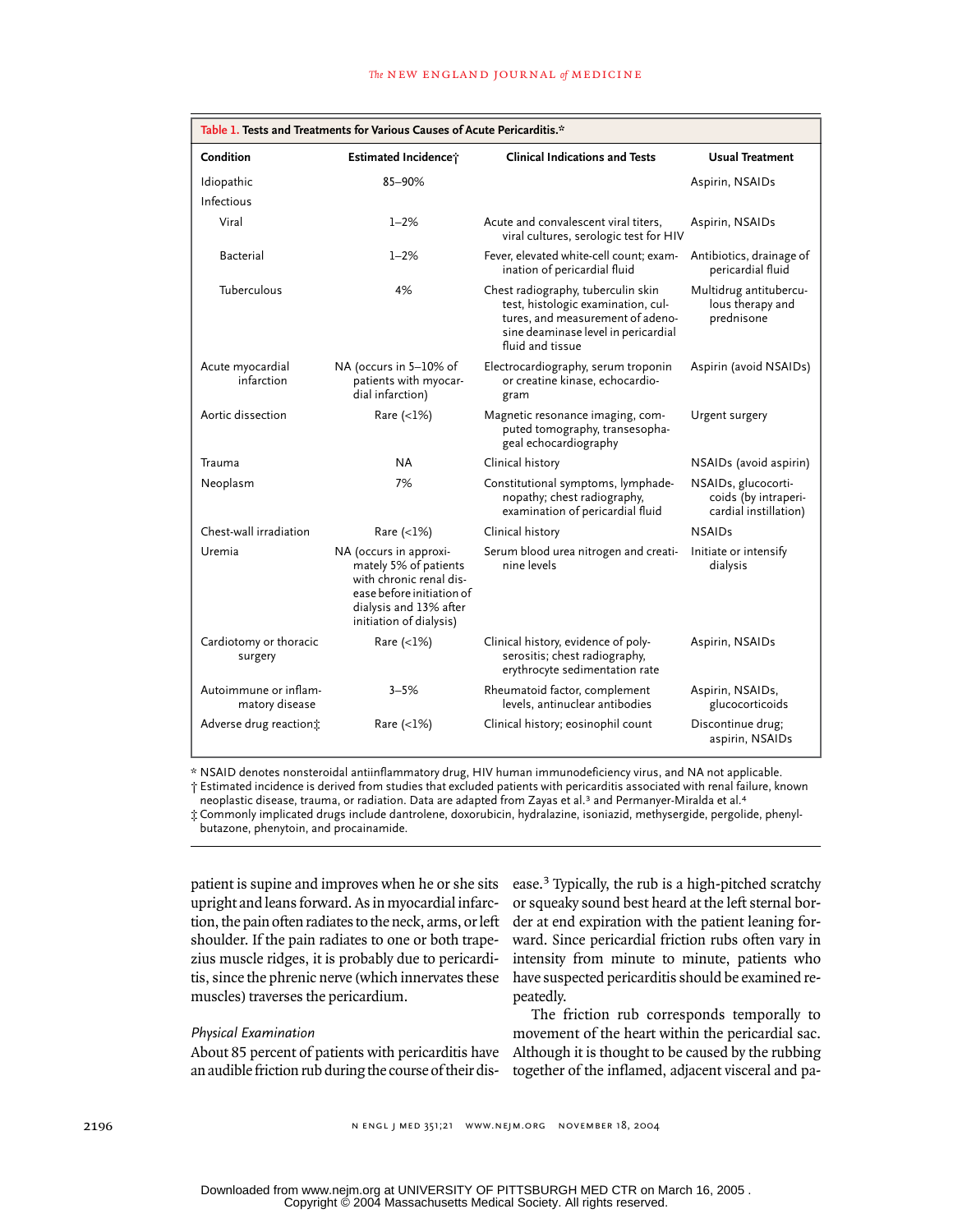| Table 2. Features That Differentiate Pericarditis from Myocardial Ischemia or Infarction and Pulmonary Embolism. |                                                    |                                                                                 |                                                                                           |  |
|------------------------------------------------------------------------------------------------------------------|----------------------------------------------------|---------------------------------------------------------------------------------|-------------------------------------------------------------------------------------------|--|
| <b>Symptom and Clinical</b><br>Finding                                                                           | Myocardial Ischemia<br>or Infarction               | <b>Pericarditis</b>                                                             | <b>Pulmonary Embolism</b>                                                                 |  |
| Chest pain                                                                                                       |                                                    |                                                                                 |                                                                                           |  |
| Location                                                                                                         | Retrosternal                                       | Retrosternal                                                                    | Anterior, posterior, or lateral                                                           |  |
| Onset                                                                                                            | Sudden, often waxing Sudden<br>and waning          |                                                                                 | Sudden                                                                                    |  |
| Character                                                                                                        | Pressure-like, heavy,<br>squeezing                 | Sharp, stabbing, occasionally dull Sharp, stabbing                              |                                                                                           |  |
| Change with respiration                                                                                          | No                                                 | Worsened with inspiration                                                       | In phase with respiration (absent<br>when the patient is apneic)                          |  |
| Change with position                                                                                             | No                                                 | Worse when patient is supine;<br>improved when sitting up<br>or leaning forward | No                                                                                        |  |
| Radiation                                                                                                        | Jaw, neck, shoulder,<br>one or both arms           | Jaw, neck, shoulder, one or both<br>arms, trapezius ridge                       | Shoulder                                                                                  |  |
| Duration                                                                                                         | Minutes (ischemia);<br>hours (infarction)          | Hours to days                                                                   | Hours to days                                                                             |  |
| Response to nitroglycerin                                                                                        | Improved                                           | No change                                                                       | No change                                                                                 |  |
| Physical examination                                                                                             |                                                    |                                                                                 |                                                                                           |  |
| Friction rub                                                                                                     | Absent (unless peri-<br>carditis is present)       | Present (in 85% of patients)                                                    | Rare; a pleural friction rub is<br>present in 3% of patients                              |  |
| S3 sound, pulmonary<br>congestion                                                                                | May be present                                     | Absent                                                                          | Absent                                                                                    |  |
| Electrocardiogram                                                                                                |                                                    |                                                                                 |                                                                                           |  |
| ST-segment elevation                                                                                             |                                                    | Convex and localized Concave and widespread                                     | Limited to lead III, aVF, and $V_1$                                                       |  |
| PR-segment depression                                                                                            | Rare                                               | Frequent                                                                        | None                                                                                      |  |
| Q waves                                                                                                          | May be present                                     | Absent                                                                          | May be present in lead III or aVF<br>or both                                              |  |
| T waves                                                                                                          | Inverted when ST<br>segments are still<br>elevated | Inverted after ST segments have<br>normalized                                   | Inverted in lead II, aVF, or V <sub>1</sub><br>to $V_4$ while ST segments are<br>elevated |  |
| Atrioventricular block,<br>ventricular arrhythmias                                                               | Common                                             | Absent                                                                          | Absent                                                                                    |  |
| Atrial fibrillation                                                                                              | May be present                                     | May be present                                                                  | May be present                                                                            |  |

rietal pericardial surfaces, it is present even when a large effusion separates these surfaces, and it often disappears when the effusion is evacuated, a finding that casts doubt on this explanation. The friction rub is classically described as having three components, which correspond to atrial systole (in patients with sinus rhythm), ventricular systole, and rapid ventricular filling during early diastole. However, in reality, the rub is reported to be triphasic in about half the patients, biphasic in a third, and monophasic in the remainder.<sup>12</sup> A pericardial friction rub should not be confused with a pleural rub; the former is audible throughout the respiratory cycle, whereas the latter is absent when respirations are suspended.

The presence of systemic arterial hypotension, tachycardia, elevated jugular venous pressure, and pulsus paradoxus (a decrease in systolic arterial pressure of more than 10 mm Hg with inspiration) suggests cardiac tamponade; the presence of pulsus paradoxus is most sensitive, although not specific, for the diagnosis. Tamponade, a potentially lethal complication of pericarditis, is reported in about 15 percent of patients with idiopathic pericarditis but in as many as 60 percent of those with neoplastic, tuberculous, or purulent pericarditis.<sup>13</sup> With tamponade, the accumulation of pericardial fluid increases the intrapericardial pressure so that it equals or exceeds the pressure in the right heart chambers, leading to impaired filling, with result-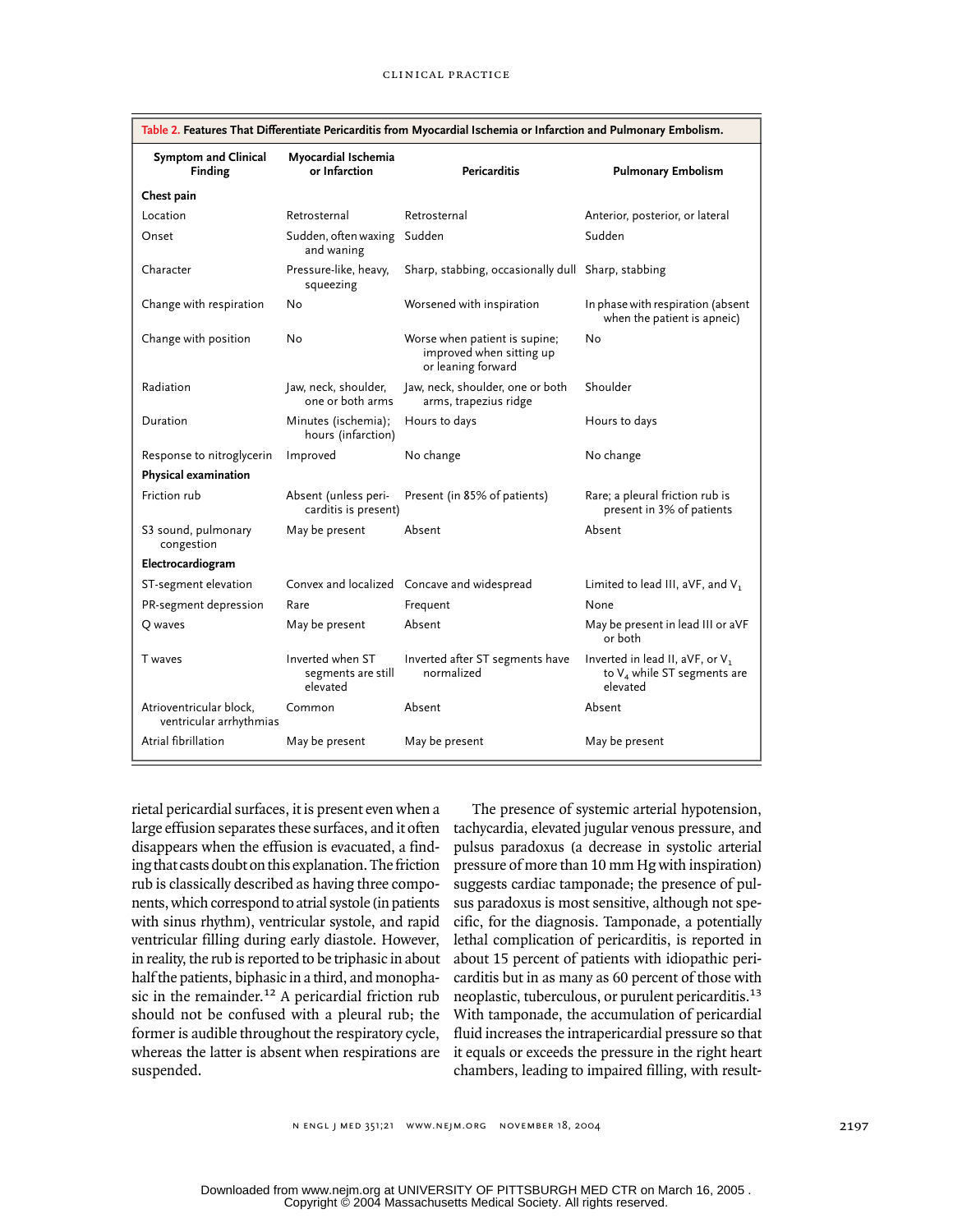ant collapse of the right atrium and ventricle during diastole and diminished cardiac output. These findings should prompt immediate echocardiographic evaluation, including pulsed-wave Doppler analysis.

A body temperature greater than 38°C is uncommon and may indicate purulent pericarditis. Patients who are febrile should undergo prompt echocardiography, and the physician should consider obtaining pericardial fluid for analysis.

# *Electrocardiography*

The 12-lead electrocardiogram in patients with acute pericarditis classically shows widespread upward concave ST-segment elevation and PR-segment depression (Fig. 1).<sup>14-17</sup> The electrocardiographic abnormalities may evolve through four phases: diffuse ST-segment elevation and PR-segment depression (stage I); normalization of the ST and PR segments (stage II); widespread T-wave inversions (stage III); and normalization of the T waves (stage IV).<sup>15</sup> Although the prompt institution of therapy may prevent the appearance of all four stages,18 the changes in stage I are observed in more than 80 percent of patients with pericarditis.<sup>19</sup> ST-segment elevation also occurs in patients with myocardial infarction, but several features may help to distinguish these entities. With infarction, the ST-segment elevations are often convex (domeshaped) rather than concave in configuration, and they are regional rather than widespread; Q-wave formation and loss of R-wave voltage often occur; T-wave inversions appear before the ST segments return to baseline; PR-segment depression is uncommon; and atrioventricular block or ventricular arrhythmias are common (Table 2). The most reliable distinguishing feature may be the ratio of STsegment elevation (in millimeters) to T-wave amplitude (height in millimeters) in lead  $V_6$ . When this ratio exceeds 0.24, acute pericarditis is almost always present.<sup>14</sup>

#### *Chest Radiography*

Chest radiography is performed primarily to rule out abnormalities in the mediastinum or lung fields that may be responsible for the pericarditis. The appearance of cardiomegaly indicates a substantial pericardial effusion (more than 250 ml).

#### *Serologic and Other Testing*

Data assessing the cost-effectiveness of various testing strategies are lacking. Although the whitecell count, erythrocyte sedimentation rate, and serum C-reactive protein concentration usually are elevated in patients with acute pericarditis, these tests



**Elevation and PR-Segment Depression.**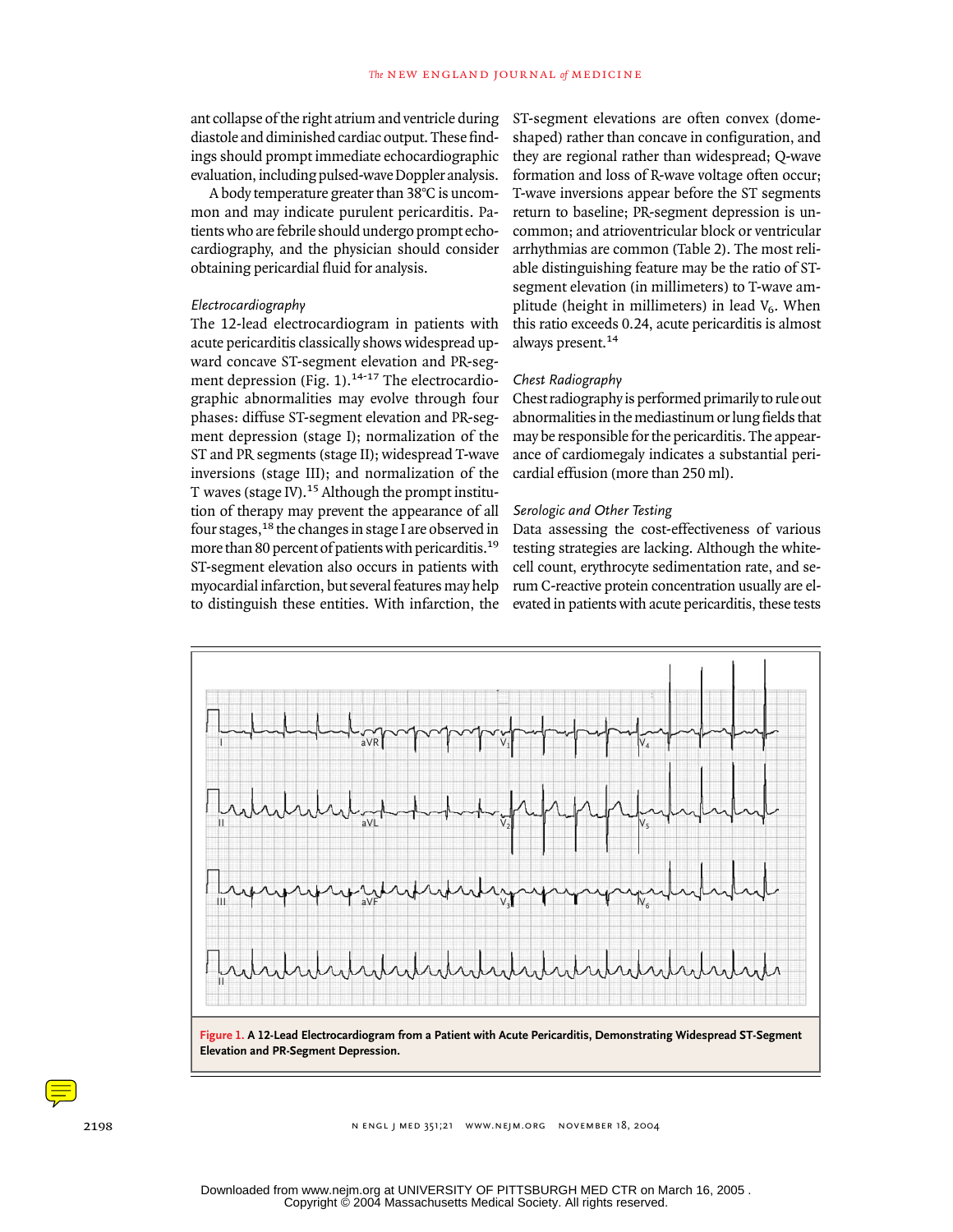usually provide little, if any, insight into the cause of the disease or indications regarding which therapy is called for. A markedly elevated white-cell count suggests the presence of purulent pericarditis; therefore, it is reasonable to obtain a complete blood count in all patients. The clinical presentation should guide the ordering of additional tests (i.e., serologic testing for antinuclear antibody or infection with the human immunodeficiency virus). Routine serologic testing, including testing for antinuclear antibody and rheumatoid factor, reveals a source for the pericarditis in only 10 to 15 percent of patients, and in these cases other evidence typically suggests the underlying disease. Many patients with idiopathic pericarditis probably have a viral infection, but viral cultures and antibody titers are not useful clinically,<sup>3,4,13</sup> and the documentation of a recent viral infection does not alter management.

Plasma troponin concentrations are elevated in 35 to 50 percent of patients with pericarditis, a finding that is thought to be caused by epicardial inflammation rather than myocyte necrosis.<sup>6,20,21</sup> The magnitude of elevation in the serum troponin concentration appears to correlate with the magnitude of the ST-segment elevation, and the concentration usually returns to normal within one to two weeks after diagnosis. An elevated troponin concentration does not predict an adverse outcome,5,6 although a prolonged elevation (lasting longer than two weeks) suggests associated myocarditis, which has a worse prognosis. Although the concentrations of serum creatine kinase and its MB fraction may also be elevated with pericarditis, they are abnormal less often than is the troponin concentration.

## *Echocardiography*

Transthoracic echocardiography<sup>22,23</sup> is often recommended in patients with suspected pericarditis, since the presence of an effusion helps to confirm the diagnosis, and clinical or echocardiographic evidence of tamponade indicates the need for pericardiocentesis. The test is unnecessary in patients with unequivocal evidence of pericarditis and no poor prognostic indicators.

#### *Pericardiocentesis and Biopsy*

Pericardiocentesis is indicated in patients with pericardial tamponade and in those with known or suspected purulent or neoplastic pericarditis. In patients with a small or midsize effusion of unknown cause, neither pericardiocentesis nor pericardial biopsy usually yields a diagnosis. In 231 consecutive patients with acute pericarditis in whom the cause was unknown after routine clinical and laboratory evaluation, pericardiocentesis and pericardial biopsy provided a diagnosis in only 6 percent and 5 percent of cases, respectively. In subjects with tamponade of unknown cause, pericardiocentesis and pericardial biopsy provided a diagnosis in 29 percent and 54 percent of cases, respectively.<sup>4</sup>

When pericardiocentesis is performed, the fluid should be analyzed for red-cell and white-cell counts, cytologic evidence of cancer, and triglycerides (a fluid that is milky in color and consistency suggests a chylous effusion). Although the pH and levels of glucose, lactic dehydrogenase, and protein often are measured, no accepted criteria link such measures to specific causes of pericarditis. The fluid should be examined microscopically for organisms, and it should be cultured. The results of polymerase-chain-reaction assays or high concentrations of adenosine deaminase activity (greater than 30 U per liter) are helpful in identifying *Mycobacterium tuberculosis*. 24-27 Pericardial biopsy should be considered for patients who have recurrent tamponade despite treatment.<sup>13</sup>

## **treatment**

If a specific cause of pericarditis is identified, treatment should be directed accordingly. A detailed discussion of therapies directed to specific causes is beyond the scope of this review, but the treatments are summarized in Table 1.

For patients with idiopathic pericarditis, therapy is aimed at the relief of chest pain and inflammation. However, such treatment does nothing to prevent tamponade, constriction, or recurrent pericarditis. Nonsteroidal antiinflammatory agents (NSAIDs) are the mainstay of therapy; in observational studies, these drugs are effective in relieving chest pain in 85 to 90 percent of patients, 3,4,20 and limited observational data suggest that the various agents have similar efficacy.<sup>28-30</sup> Aspirin (2 to 4 g daily), indomethacin (75 to 225 mg daily), and ibuprofen (1600 to 3200 mg daily) are prescribed most often, with ibuprofen preferred, since it has a lower incidence of adverse effects than the others. Aspirin is preferable for patients who have had a recent myocardial infarction, since other NSAIDs impair scar formation in studies in animals.<sup>28,31-33</sup> Indomethacin should be avoided in patients with coronary artery disease, since it diminishes coronary blood flow.<sup>28</sup>

Colchicine (administered at a dose of 0.6 mg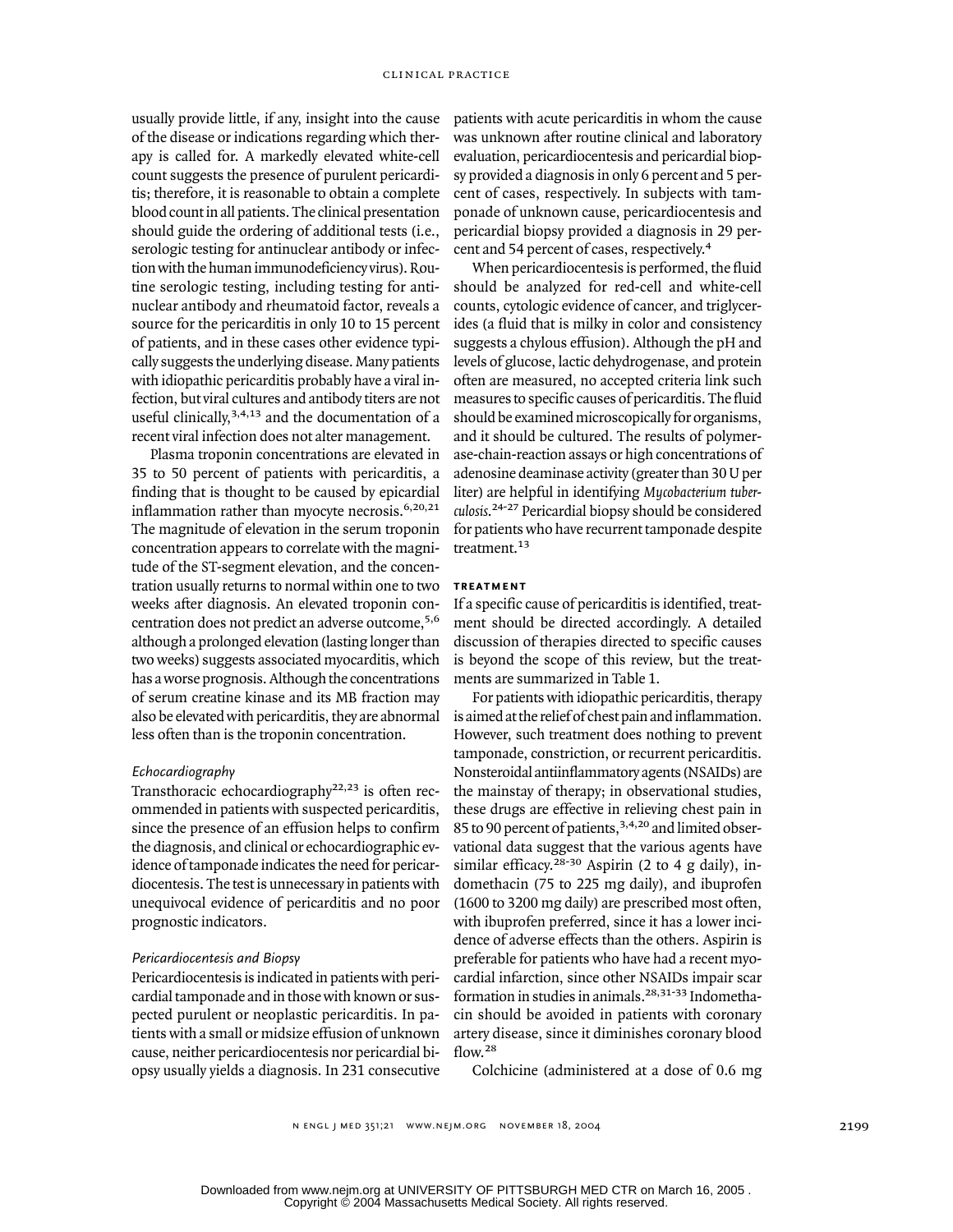twice daily) appears to be effective alone or in combination with ibuprofen in treating acute pericarditis, although it has not been tested in randomized trials; it is preferred for patients who have recurrent pericarditis.34,35 In a multicenter trial of 51 patients who had recurrent pericarditis despite treatment with nonsteroidal antiinflammatory agents, glucocorticoids, pericardiocentesis, or some combination thereof, only 7 of the patients who were treated with colchicine (14 percent) had a recurrence during 1004 patient-months of follow-up.<sup>34</sup>

Typically, patients' symptoms improve within days of the initiation of antiinflammatory therapy. If chest pain persists after two weeks of treatment with an NSAID, a different NSAID should be given or colchicine should be added to provide combination therapy. If the patient continues to have chest pain despite combination therapy, glucocorticoids should be considered. A lack of response to glucocorticoids often reflects the use of an inadequate dose or too-rapid tapering. Patients with a relapse of pericarditis after a short-term course of low-dose glucocorticoid therapy often obtain symptomatic relief when higher-dose prednisone therapy (1 to 1.5 mg per kilogram of body weight daily) is administered for four weeks.<sup>36</sup>

Concern has been raised that treating acute pericarditis with prednisone may increase the risk of recurrence.37-39 In observational studies, patients who received glucocorticoids early in the course of the disease appeared to be more likely to develop recurrent pericarditis than patients who did not receive glucocorticoids. Data from animal studies have shown that glucocorticoids exacerbated pericardial injury that was virally induced.<sup>40</sup> These data argue against the routine administration of glucocorticoids during a first episode of pericarditis.35,39,41,42

In general, systemic glucocorticoid treatment (prednisone, 1 to 1.5 mg per kilogram daily) should be restricted to patients with connective-tissue diseases or severely symptomatic recurrent pericarditis that is unresponsive to NSAIDs and colchicine. Alternatively, the intrapericardial instillation of a nonabsorbable steroid has appeared highly effective in a case series of patients with refractory or recurrent pericarditis and has averted the adverse effects of these agents.<sup>43</sup>

#### **hospitalization**

In most patients, acute pericarditis has a brief and benign course, with symptoms lasting less than two weeks, and the condition responds well to the administration of NSAIDs. If a small or midsize effusion is present, it usually resolves within weeks. As a result, hospitalization for evaluation or treatment is unnecessary in most cases, and follow-up evaluation is not required unless symptoms recur or new symptoms appear. Several indicators of a poor prognosis are recognized, however. These include a temperature above 38°C, a subacute onset (symptoms developing during a period of several weeks), an immunosuppressed state, pericarditis associated with trauma, a history of oral anticoagulant therapy, myopericarditis (pericarditis with clinical or serologic evidence of myocardial involvement), a large pericardial effusion (an echo-free space of more than 20 mm in width) (Fig. 2), or cardiac tamponade. Although serologic criteria for associated myocarditis are not well defined, historically concern has focused on elevated levels of creatine kinase, particularly if the elevation is sustained for more than a week. Patients with one or more of these symptoms are at increased risk for serious complications, including death from tamponade and purulent pericarditis. In a report describing 253 patients who had none of these poor prognostic indicators and were treated without admission to the hospital,<sup>20</sup> none of the patients had serious complications during an average follow-up of 39 months.

# guidelines

There are no specific guidelines for evaluating or treating pericarditis. A joint task force of the American College of Cardiology, the American Heart Association, and the American Society of Echocardiography recommends that echocardiography be performed in all patients with known or suspected pericardial disease. (Guidelines are available online at www.acc.org, www.americanheart.org, and www.asecho.org.) Subsequent echocardiography is not recommended in patients who are stable and whose pericardial effusions are small, but this procedure may be performed if a recurrence of effusion or early constriction is suspected.<sup>22,23</sup>

#### areas of uncertainty

Randomized trials are lacking to guide the evaluation and management of acute pericarditis. Strategies to prevent recurrent pericarditis, which occurs in 15 to 30 percent of patients with idiopathic pericarditis, require further study. It remains uncertain, but of concern, whether the early use of glucocorti-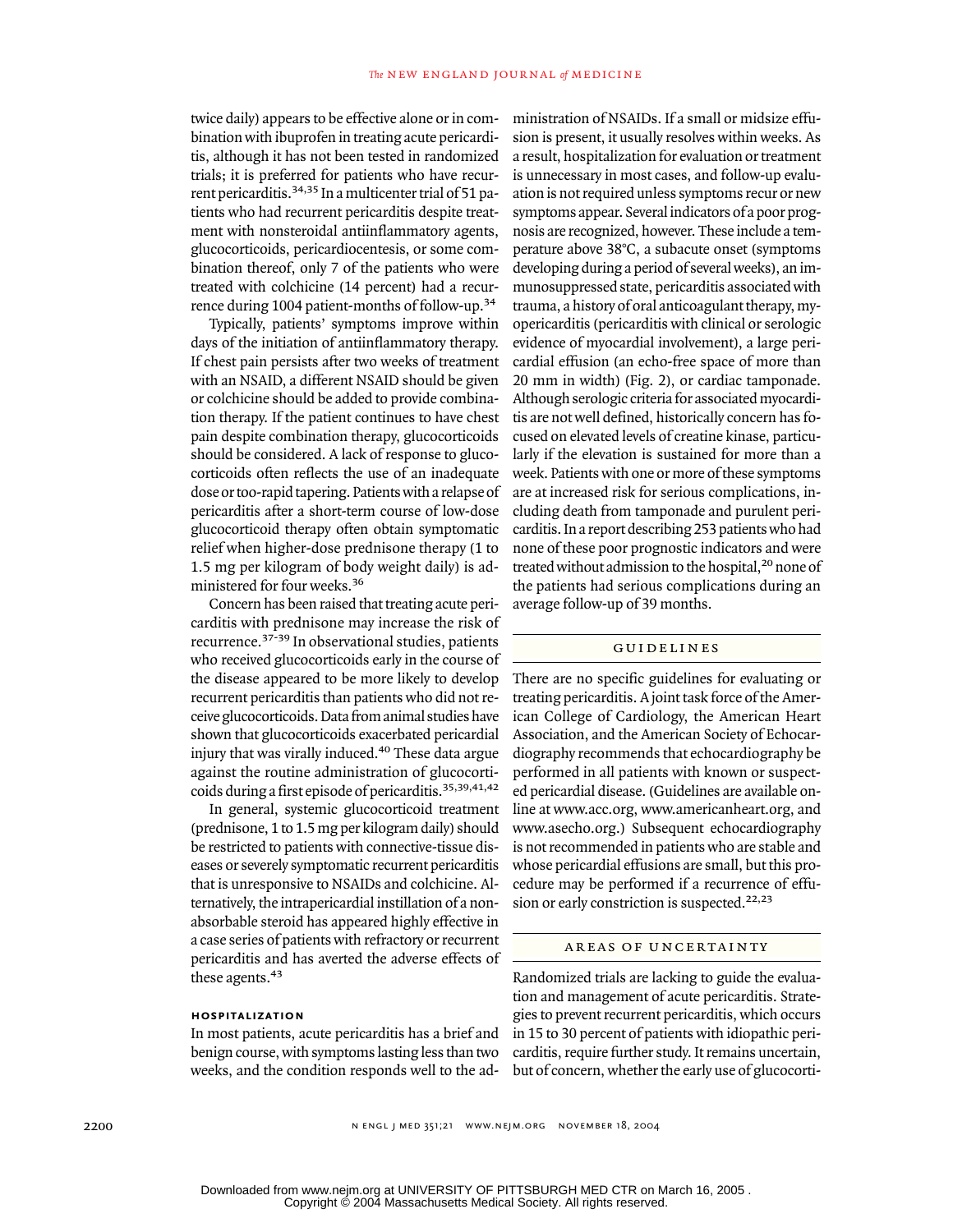coids increases the risk of recurrent pericarditis. When there is a recurrence, pericardiectomy can be performed, but the procedure is rarely successful in resolving symptoms, perhaps because of an autoimmunologic reaction to persistent antigens in the epicardium. Observational data suggest that physical invasion of the pericardium (with pericardiotomy or the creation of a window) promotes recurrences, a finding similar to that regarding glucocorticoid therapy. In most patients, then, treatment of recurrent pericarditis is largely supportive. Observational data suggest that colchicine offers the best prophylaxis against recurrent episodes. Although recurrences are often accompanied by a pericardial effusion, tamponade and constriction rarely occur; thus, these effusions do not require drainage.

# conclusions and recommendations

In patients with acute pericarditis, such as the woman described in the vignette, the cause is most often either idiopathic or viral. The diagnosis is based on clinical criteria (i.e., a pericardial friction rub or chest pain with typical electrocardiographic findings), and laboratory testing is not routinely required. Since simple pericardiocentesis with subsequent analysis of the pericardial fluid is unlikely to provide valuable diagnostic information in the absence of cardiac tamponade or suspected purulent or neoplastic pericarditis, the procedure should generally be reserved for patients in whom such conditions are suspected.

The evaluation and treatment of patients with acute pericarditis can be performed in the ambulatory setting unless the patient has a temperature





A parasternal long-axis view from a transthoracic echocardiogram shows the heart surrounded by a large pericardial effusion, seen as an echo-free space more than 20 mm in width (arrow).

above 38°C, a subacute onset, an immunosuppressed state, a history of trauma, a history of oral anticoagulant therapy, myopericarditis, a large pericardial effusion, or evidence of tamponade. In most patients, acute pericarditis has a brief and benign course and an excellent response to NSAIDs, alone or in combination with colchicine. Therapy with glucocorticoids should be reserved for the patient with pericarditis that is unresponsive to combination therapy, since some studies suggest that the early use of these drugs may increase the risk of recurrence.

## **references**

**1.** Lorell BH. Pericardial diseases. In: Braunwald E, ed. Heart disease: a textbook of cardiovascular medicine. 5th ed. Philadelphia: W.B. Saunders, 1997:1478-534.

**2.** Launbjerg J, Fruergaard P, Hesse B, Jorgensen F, Elsborg L, Petri A. Long-term risk of death, cardiac events and recurrent chest pain in patients with acute chest pain of different origin. Cardiology 1996;87:60-6.

**3.** Zayas R, Anguita M, Torres F, et al. Incidence of specific etiology and role of methods for specific etiologic diagnosis of primary acute pericarditis. Am J Cardiol 1995; 75:378-82.

**4.** Permanyer-Miralda G, Sagrista-Sauleda J, Soler-Soler J. Primary acute pericardial disease: a prospective series of 231 consecutive patients. Am J Cardiol 1985;56:623-30.

**5.** Imazio M, Demichelis B, Cecchi E, et al. Cardiac troponin I in acute pericarditis. J Am Coll Cardiol 2003;42:2144-8.

**6.** Bonnefoy E, Godon P, Kirkorian G, Fatemi M, Chevalier P, Touboul P. Serum cardiac troponin I and ST-segment elevation in patients with acute pericarditis. Eur Heart J 2000;21:832-6.

**7.** Allaria A, Michelli D, Capelli H, Berri G, Gutierrez D. Transient cardiac constriction following purulent pericarditis. Eur J Pediatr 1992;151:250-1.

**8.** Oh JK, Hatle LK, Mulvagh SL, Tajik AJ. Transient constrictive pericarditis: diagnosis by two-dimensional Doppler echocardiography. Mayo Clin Proc 1993;68:1158- 64.

**9.** Woods T, Vidarsson B, Mosher D, Stein **13.** Permanyer-Miralda G. Acute pericardial

JH. Transient effusive-constrictive pericarditis due to chemotherapy. Clin Cardiol 1999;22:316-8.

**10.** Haley JH, Tajik AJ, Danielson GK, Schaff HV, Mulvagh SL, Oh JK. Transient constrictive pericarditis: causes and natural history. J Am Coll Cardiol 2004;43:271-5.

**11.** Sagrista-Sauleda J, Permanyer-Miralda G, Candell-Riera J, Angel J, Soler-Soler J. Transient cardiac constriction: an unrecognized pattern of evolution in effusive acute idiopathic pericarditis. Am J Cardiol 1987; 59:961-6.

**12.** Spodick DH. Pericardial rub: prospective, multiple observer investigation of pericardial friction in 100 patients. Am J Cardiol 1975;35:357-62.